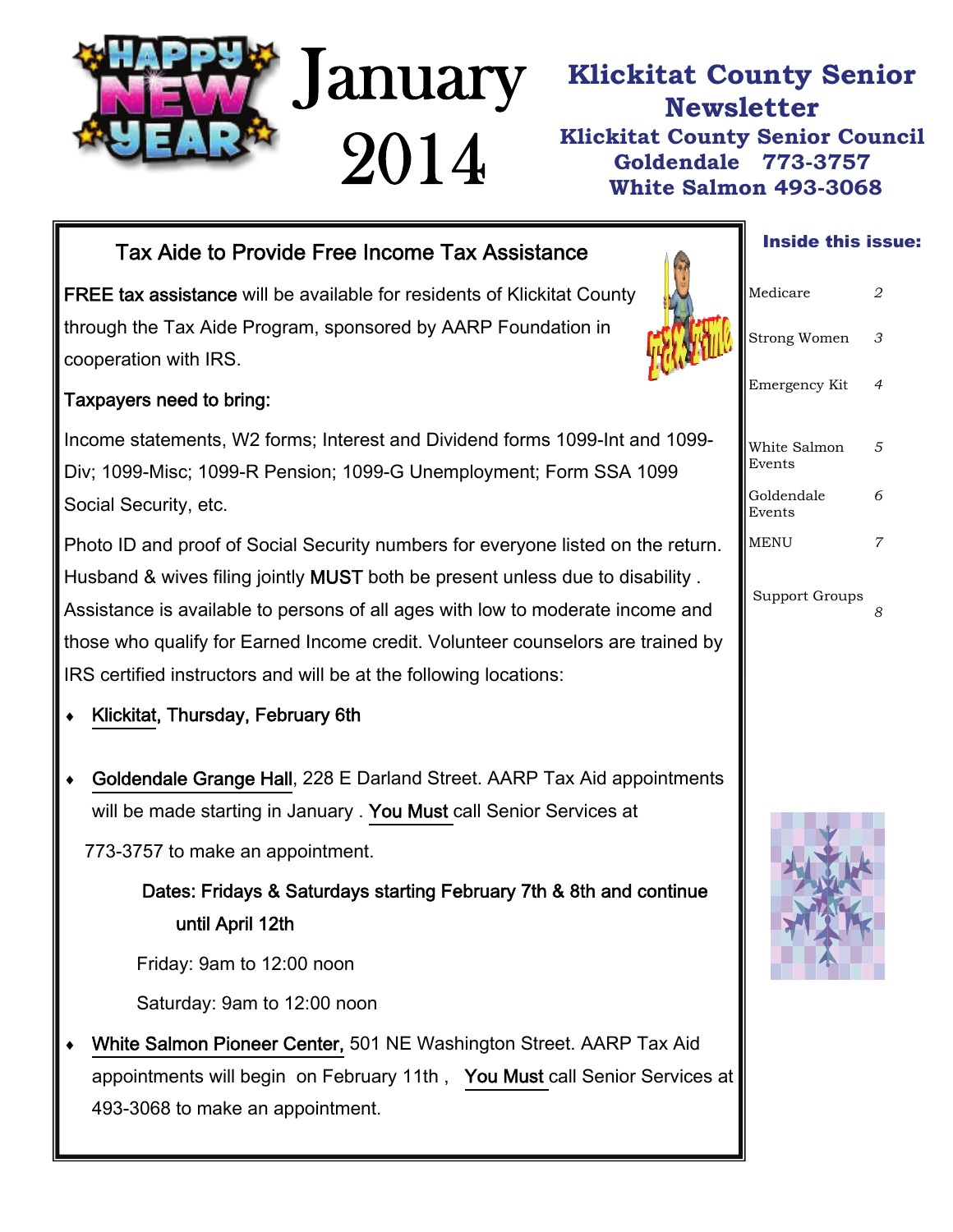

#### **Dear Marci,**

I was contacted by an unknown caller who said that he needed my Medicare number and bank account information due to changes in the Affordable Care Act. Are Medicare representatives allowed to call and ask me for that type of personal information?

- Ralph (Greenwich, CT)

#### **Dear Ralph,**

This is a very important question to ask, particularly since there is so much confusion surrounding the [Affordable Care Act](http://e.medicarerights-email.org/l.jsp?d=9290.766916.1282.8b9iBgjO27fAN3GP1QhkODQ..A) and [Medicare](http://e.medicarerights-email.org/l.jsp?d=9290.766915.1282.8b9iBgjO27fAN3GP1QhkODQ..A). To answer your question, Medicare representatives will **never** call you and ask for personal information like your bank account number, Medicare number or Social Security number. People with Medicare do not have to give out their personal information to Medicare representatives as a result of the Affordable Care Act, also known as the health care law. In addition, Medicare private plans like [Medicare Advantage plans](http://e.medicarerights-email.org/l.jsp?d=9290.766914.1282.8b9iBgjO27fAN3GP1QhkODQ..A) and [Medicare Part D plans](http://e.medicarerights-email.org/l.jsp?d=9290.766913.1282.8b9iBgjO27fAN3GP1QhkODQ..A) [cannot call and ask](http://e.medicarerights-email.org/l.jsp?d=9290.766911.1282.8b9iBgjO27fAN3GP1QhkODQ..A) for your financial or personal information. In fact, plan representatives [cannot](http://e.medicarerights-email.org/l.jsp?d=9290.766912.1282.8b9iBgjO27fAN3GP1QhkODQ..A)  [call or email you](http://e.medicarerights-email.org/l.jsp?d=9290.766912.1282.8b9iBgjO27fAN3GP1QhkODQ..A) if you have never been a member of the plan and you did not invite the plan to contact you.

In general, be wary of websites, callers or individuals that ask for personal information, like your bank account number or Social Security number. For example, you should be suspicious of callers who claim to work for Medicare and ask for your bank account information. Know that you should not give out your personal information to unidentified callers, as there have been many instances of people giving out their information to callers pretending to be government officials. You should also refrain from giving out your personal, health or financial information to strangers who come to your home uninvited. Remember, you can always call 1-800-633-4227, before giving out your personal information if you need to. It is very important that you safeguard your information closely to avoid becoming a victim of fraud or identity theft.

If you receive a suspicious call from someone asking for your personal information, take down the name of the person you spoke to, as well as the date and time of the call. You can report callers pretending to be Medicare representatives or government officials to 800-MEDICARE or to your local Senior Medicare Patrol. To locate your state Senior Medicare Patrol, you can go online and visit [www.smpresource.org](http://e.medicarerights-email.org/l.jsp?d=9290.766910.1282.8b9iBgjO27fAN3GP1QhkODQ..A).If you feel that you are a victim of identity theft, you may also want to contact your local police department as soon as possible. You can also contact the United States Senate Special Committee on Aging Fraud Hotline by calling them at 1-855-303-9470 or by visiting them online at [http://www.aging.senate.gov/fraud-hotline.](http://e.medicarerights-email.org/l.jsp?d=9290.766909.1282.8b9iBgjO27fAN3GP1QhkODQ..A)

#### **-Marci**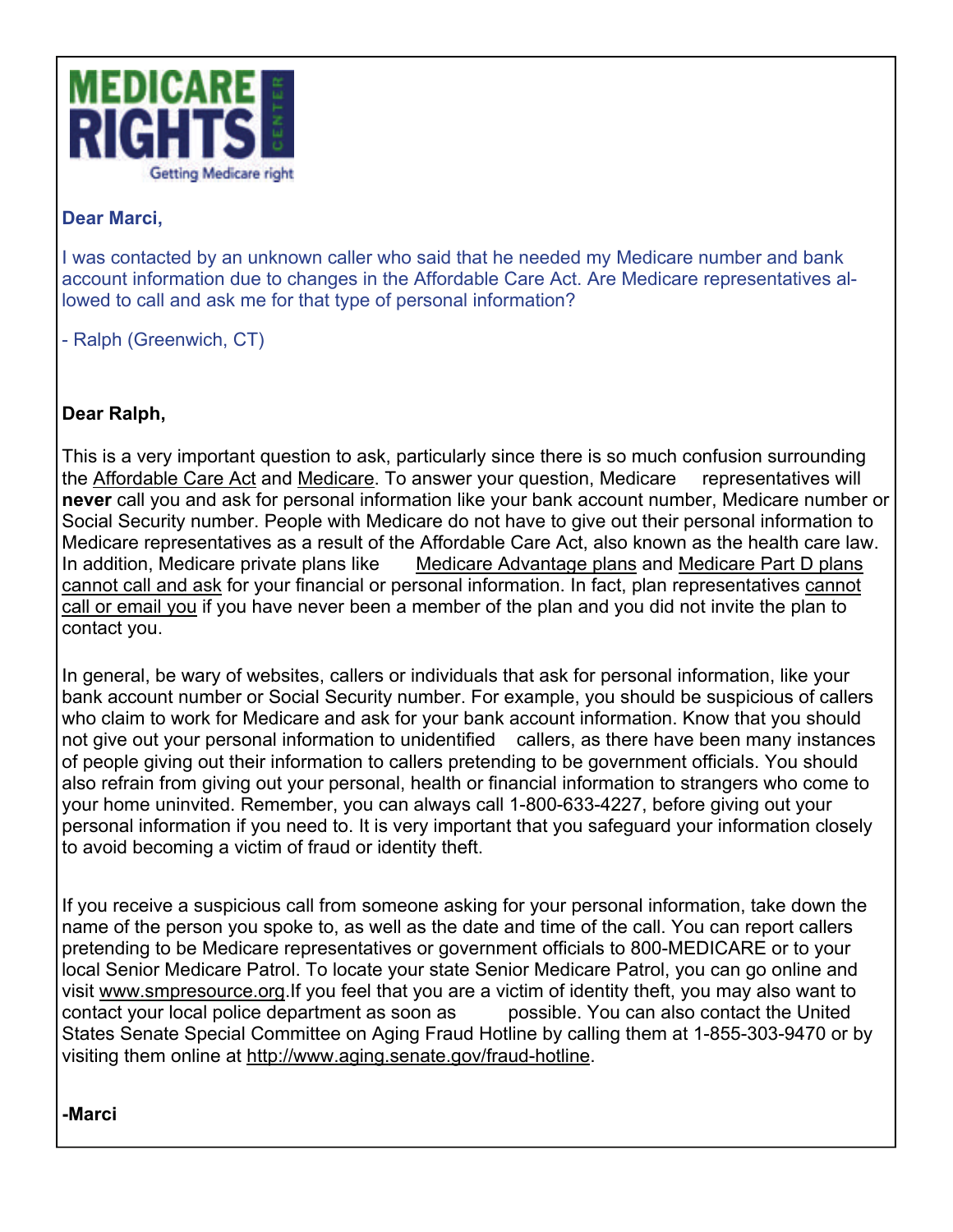

# **Are you interested in joining our Strong Women Class?**

The StrongWomen Program is a national evidence-based community exercise and nutrition program targeted to midlife and older women. Dr. Miriam E. Nelson and colleagues have developed and evaluated two curricula. The first is a strength training curriculum to help women maintain muscle mass, strength, and function as they age. The second is heart disease prevention curriculum that focuses on aerobic activity and nutrition.

StrongWomen envisions a diverse community of women who are fit, strong, and healthy; in turn these empowered women become agents of change for their families, communities, and beyond.

We will be continuing the StrongWomen Stay Young Program at Senior Services in White Salmon. Come to an **informational meeting Tuesday, January 14th at 11:00** at Senior Services in the Pioneer Center, 501 NE Washington, White Salmon. Come and receive your informational packet so that you can begin with this Strong Women program. We will discuss the program, the equipment, and the documentation to get started. The Strong Women Stay Young class meets on Tuesdays and Thursdays between 2:00 and 3:00 at the Pioneer Center in White Salmon.

For further information, contact Jill at 509-493-3068. We look forward to this continued opportunity at the Senior Center.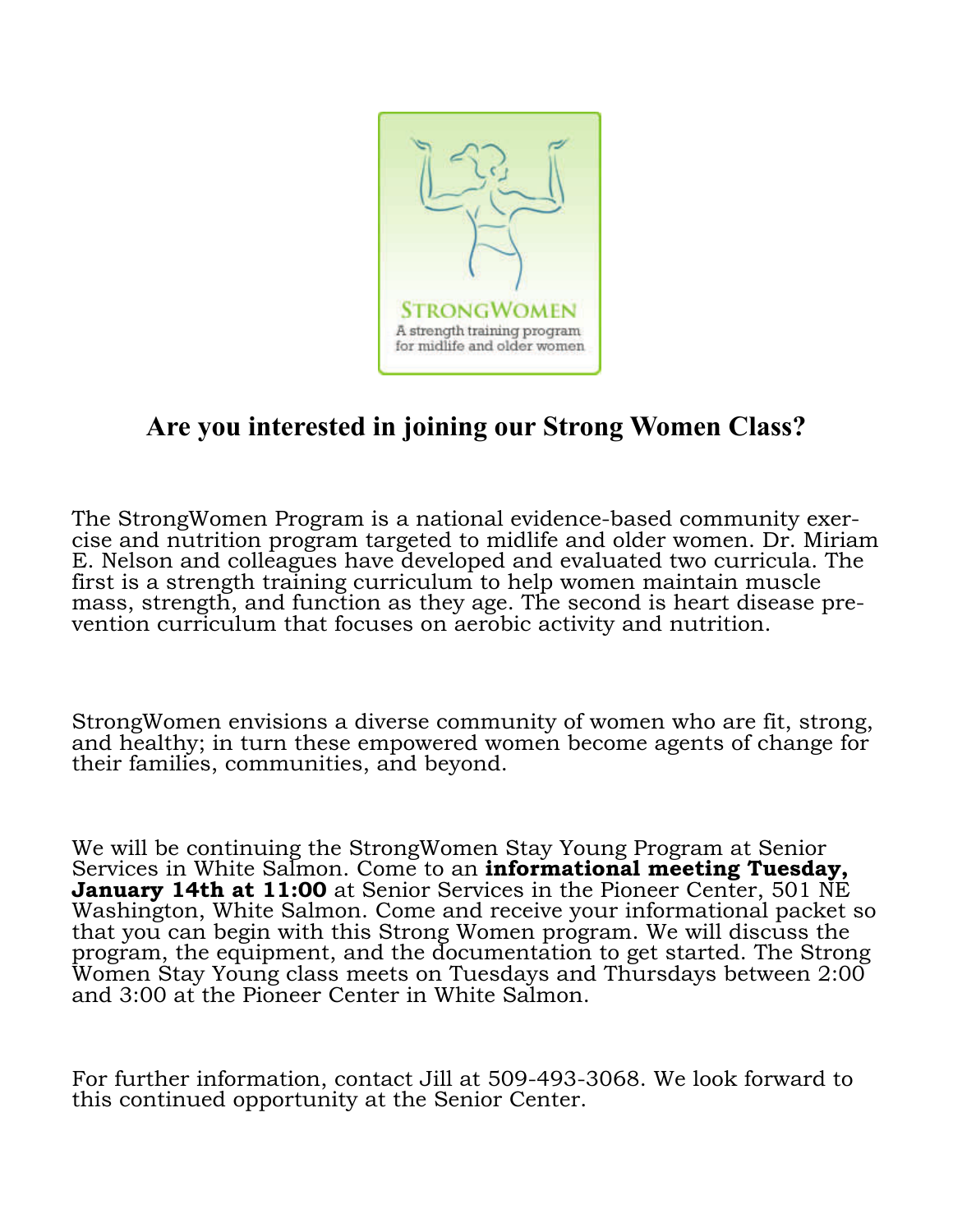# **Klickitat County Senior Advisory Board**

**The December Meeting was cancelled due to inclement weather. The next meeting is Friday, January 3rd at 10:30am at the Dallesport Community Center.** 

**The purpose of the Senior Advisory Board is to represent the interests of the senior citizens of Klickitat County, and assure that proper program planning, budgeting, administration, and evaluation are carried out for the best interest of the Klickitat County Senior Citizens**.

# **Outstanding Volunteer Recognition**

The Klickitat County Senior Advisory Board would like to take time in our monthly Senior Newsletters to recognized Seniors of Klickitat County who donate their time to our community. Nomination forms will be reviewed at the next Advisory Board Meeting and a volunteer will be selected and then they will be featured in the Monthly Klickitat County Senior Newsletter.

Nomination forms are available by calling Senior Services.

# Emergency Supply Kit Checklist

The more you do to prepare, the better off you will be in case of an emergency. Emergency planners suggest you should plan to make it on your own for at least three days following a crisis. They advise:

- φ Water for drinking and sanitation. (One gallon per person per day for at least three days)
- φ Food. (At least a three-day supply of non-perishable items and a can opener)
- φ Battery-powered radio
- φ Flashlight and extra batteries
- φ Blankets
- φ First Aid Kit
- φ Moist towelettes, plastic garbage bags and ties for personal sanitation
- φ Dust mask to filter contaminated air
- φ Plastic sheeting and duct tape to shelter-in-place
- φ Wrench or pliers to turn off utilities
- φ Medication supply (clearly labeled)
- φ Eyeglasses or hearing aids as needed
- φ Extra set of keys

φ Phone list of both in-town and out-of-town contacts

Having access to important documents is advised. Important medical records, family records, health insurance information, any Powers of Attorney, Wills or health care directives should also be part of an emergency kit.

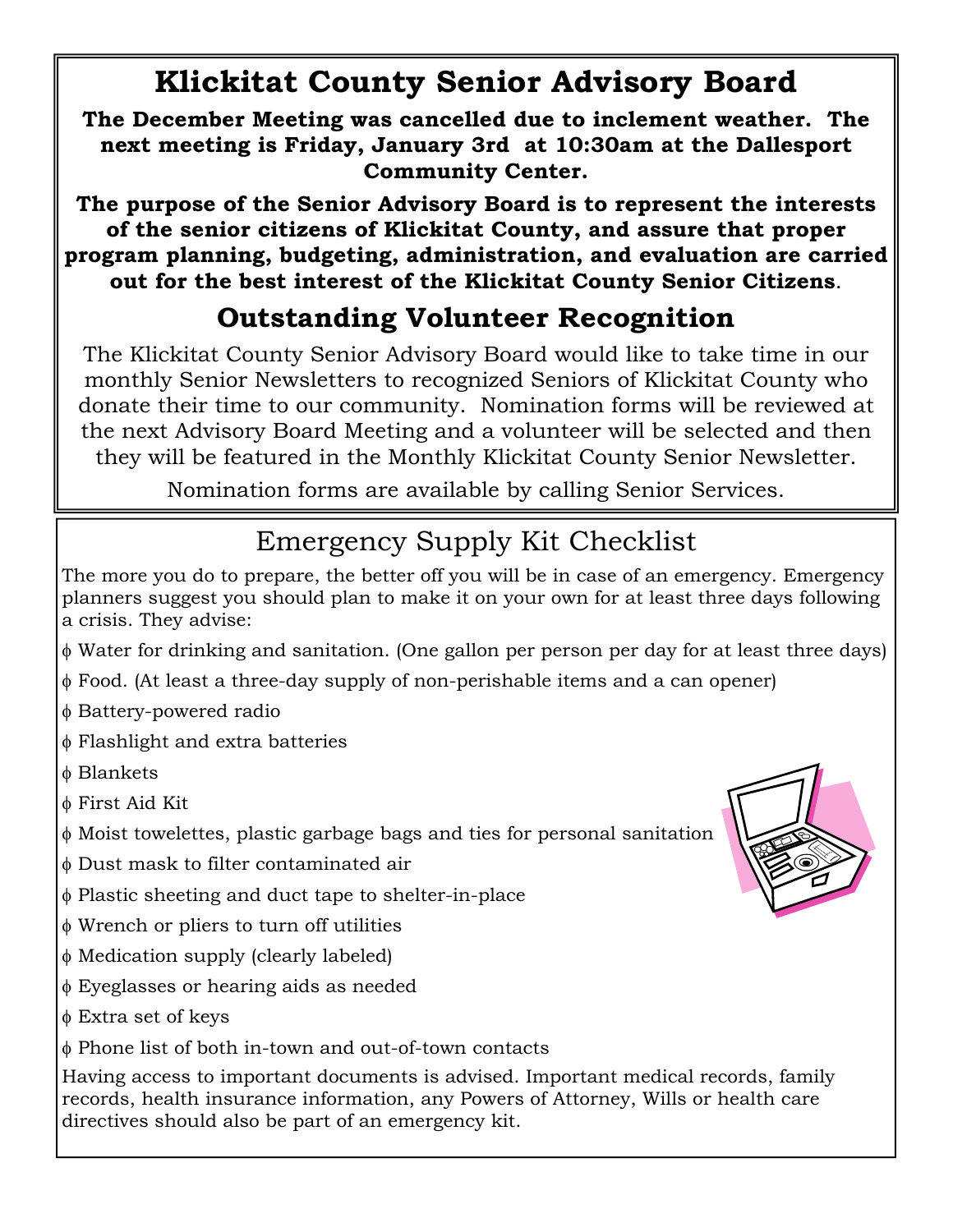# White Salmon Events January 2014



| <b>Sun</b>                                                                                         | Mon                                                                           | <b>Tue</b>                                         | <b>Wed</b>                                                              | Thu                                                                           | Fri                                                                                                         | <b>Sat</b>     |
|----------------------------------------------------------------------------------------------------|-------------------------------------------------------------------------------|----------------------------------------------------|-------------------------------------------------------------------------|-------------------------------------------------------------------------------|-------------------------------------------------------------------------------------------------------------|----------------|
| <b>MUSIC</b><br>1/1Office<br><b>CLOSED</b><br>1/6<br><b>TBA</b><br>1/8<br><b>TBA</b><br>$1/13$ TBA | $1/15$ TBA<br>1/20 Office<br>Closed<br>$1/22$ TBA<br>$1/27$ TBA<br>$1/29$ TBA |                                                    | 1<br><b>OFFICE</b><br><b>Closed</b><br><b>Happy New</b><br>Year         | $\overline{2}$<br>Noon Pinochle<br>2pm Strong<br>Women                        | $\overline{3}$<br>10:30<br>Senior Advi-<br>sory Board<br>Meeting $(a)$<br>Dallesport<br>Community<br>Center | $\overline{4}$ |
| 5                                                                                                  | 6<br>9:30 Exercise<br>10am BINGO<br>Dancing                                   | $\overline{7}$<br>8:15 Yoga<br>2pm Strong<br>Women | 8<br>HR Shopping<br>9:30 Exercise                                       | 9<br>Noon Pinochle<br>2pm Strong<br>Women<br>5pm Trout<br>Lake Senior<br>Meal | 10                                                                                                          | 11             |
| 12                                                                                                 | 13<br>9:30 Exercise                                                           | 14<br>8:15 Yoga<br>2pm Strong<br>Women             | 15<br>9:30 Exercise                                                     | 16<br>Noon<br>Pinochle<br>2pm Strong<br>Women                                 | 17                                                                                                          | 18             |
| 19                                                                                                 | 20<br><b>OFFICE</b><br><b>CLOSED</b><br>M.L.K.                                | 21<br>8:15 Yoga<br>2pm Strong<br>Women             | 22<br>9:30 Exercise<br>10am Pioneer<br>Center Sr.<br>Site Comm.<br>Mtg. | 23<br>Noon<br>Pinochle<br>2pm Strong<br>Women                                 | 24                                                                                                          | 25             |
| 26                                                                                                 | 27<br>9:30Exercise                                                            | 28<br>8:15 Yoga<br>2pm Strong<br>Women             | 29<br>9:30 Exercise                                                     | 30<br>Noon Pinochle<br>2pm Strong<br>Women                                    | 31                                                                                                          |                |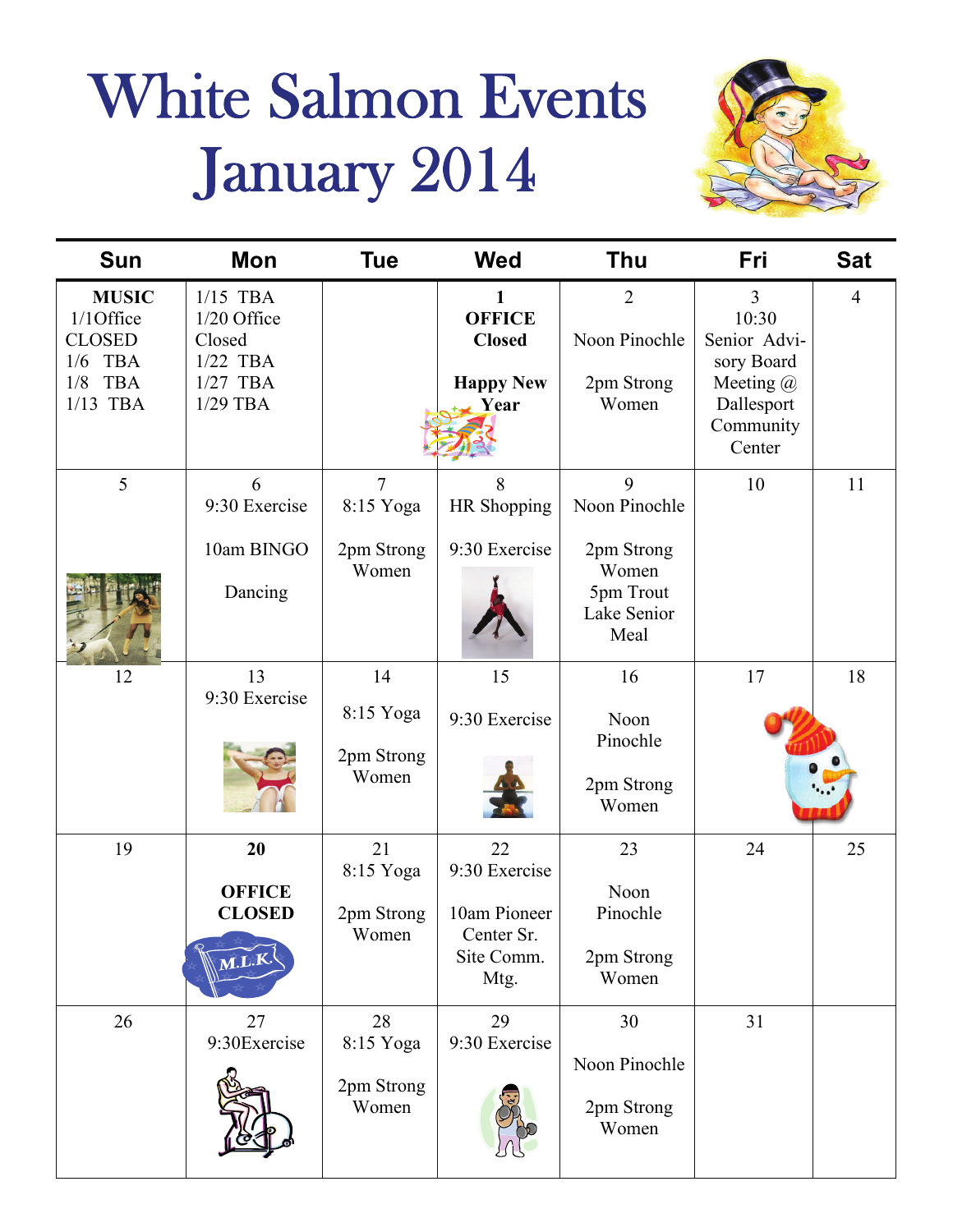# Goldendale Events January 2014



| <b>Sun</b>                                                                                                   | Mon                                                                                                                | <b>Tue</b>                                                                                  | <b>Wed</b>                                                  | <b>Thu</b>                                                     | Fri                                                                                    | <b>Sat</b>                                             |
|--------------------------------------------------------------------------------------------------------------|--------------------------------------------------------------------------------------------------------------------|---------------------------------------------------------------------------------------------|-------------------------------------------------------------|----------------------------------------------------------------|----------------------------------------------------------------------------------------|--------------------------------------------------------|
| Goldendale<br>Food Bank is<br>open Mon/Tues<br>and Thursday<br>10am to1pm<br>Call MATS for<br>transportation | Shopping trip<br>is provided by<br>Mt. Adams<br>Transporta-<br>tion, call to be<br>placed on the<br>list. 773-3060 | <b>Listen to</b><br>your<br><b>Radio for</b><br>Weather<br><b>Updates</b>                   | <b>Happy New</b><br>Year<br><b>OFFICE</b><br><b>CLOSED!</b> | 2<br>1pm Exercise<br>1 Bingo                                   | 3<br>10:30<br>Sr. Advisory<br>Board Mtg @<br>Dallesport<br>Comm. Ctr.<br>12pm Pinochle | $\overline{4}$                                         |
| 5                                                                                                            | 6                                                                                                                  | $\overline{7}$<br>11am Toe<br>Nail Care<br>1pm<br>Exercise<br>2pm<br>Tai Chi                | 8<br>Computer<br>Class                                      | 9<br>1pm Exercise<br>1 Bingo<br>$2/9$ N $\sigma$<br>1:30 Zumba | 10<br>The Dalles<br>Shopping<br>12pm<br>Pinochle                                       | 11                                                     |
| 12                                                                                                           | 13                                                                                                                 | 14<br>1pm<br>Exercise<br>2pm<br>Tai Chi                                                     | 15<br>10:30 am<br>Caregiver<br>Support<br>Group             | 23<br>1pm Exercise<br>1 Bingo                                  | 17<br>Noon<br>Pinochle                                                                 | 18 SR<br><b>Breakfast</b><br>\$3pp                     |
| 19                                                                                                           | 20<br><b>OFFCIE</b><br><b>CLOSED</b>                                                                               | 21<br>10:30<br>Stroke Sur-<br>vivor Sup-<br>port Group<br>1pm<br>Exercise<br>2pm<br>Tai Chi | 22<br>Computer<br>Class                                     | 23<br>1pm Exercise<br>1 Bingo<br>1:30 Zumba                    | 24<br>The Dalles<br>Shopping<br>Noon<br>Pinochle                                       | 25                                                     |
| 26                                                                                                           | 27                                                                                                                 | 28<br>1pm<br>Exercise<br>2pm Tai<br>Chi                                                     | 29                                                          | 30<br>1pm Exercise<br>1 Bingo                                  | 31<br><b>TBS</b><br>The Simcoe<br><b>Boys</b>                                          | <b>MUSIC</b><br>$1/7$ TSB<br>$1/21$ TSB<br>1/16 Jackie |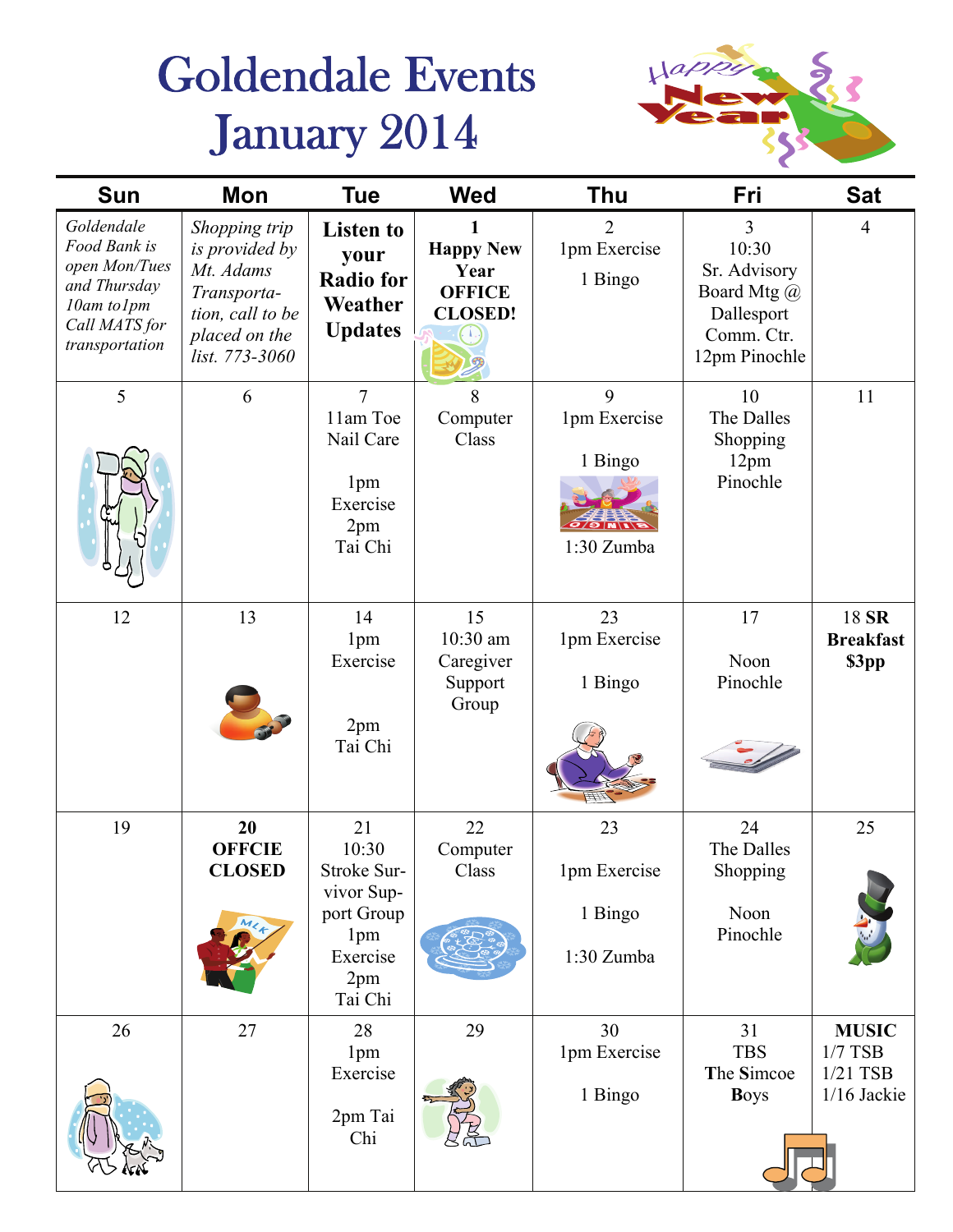# January 2014 Menu



| <b>Sun</b> | Mon                                        | <b>Tue</b>                                      | <b>Wed</b>                                                  | <b>Thu</b>                                       | Fri | <b>Sat</b>                                                                     |
|------------|--------------------------------------------|-------------------------------------------------|-------------------------------------------------------------|--------------------------------------------------|-----|--------------------------------------------------------------------------------|
|            |                                            |                                                 | <b>Happy New</b><br>Year<br><b>OFFICE</b><br><b>CLOSED!</b> | 2GD<br>Macaroni &<br>Cheese-Ham                  | 3   | 4 Lyle<br>Senior<br><b>Breakfast</b><br>7am to 10am<br>\$5ppAdult,<br>\$3Child |
| 5          | 6 WS<br>Chicken<br>Broccoli Cas-<br>serole | 7 GD & Lyle<br>Chicken<br>Broccoli<br>Casserole | 8 WS<br>Sweet & Sour<br>Pork                                | 9GD<br>Sweet & Sour<br>Pork<br>5pm Trout<br>Lake | 10  | 11                                                                             |
| 12         | 13 WS<br>Tuna Bake                         | 14 GD & Lyle<br>Tuna Bake                       | 15 WS<br>Hamburgers                                         | 16 GD<br>Hamburgers                              | 17  | 18 GD<br>Senior<br><b>Breakfast</b><br>9am \$3pp                               |
| 19         | <b>20 OFFICE</b><br><b>CLOSED</b>          | 21 GD & Lyle<br><b>Beef Stroganoff</b>          | 22 WS<br>Chicken                                            | 23 GD<br>Chicken                                 | 24  | 25                                                                             |
| 26         | 27 WS<br>Country<br><b>Steak</b>           | 28 GD & Lyle<br><b>Country Steak</b>            | 29 WS<br>Beef Pot Pie                                       | 30 GD<br>Beef Pot Pie                            | 31  | <b>MENU</b><br><b>SUBJECT</b><br><b>TO</b><br><b>CHANGE</b>                    |

#### **SENIOR MEAL SITE LOCATIONS**

**GOLDNEDALE:** Every Tuesday & Thursday at 12 noon at the Goldendale Senior Center, 115 E Main Street.

**WHITE SALMON:** Every Monday & Wednesday at 12-noon at the Pioneer Center, 501 NE Washington.

**LYLE:** Every Tuesday at 12-noon at the Lyle Lions Community Center.

**BICKLETON:** The 2nd and 4th Tuesday at 11:30am at the Bickleton Grange (Menu posted  $(a)$  the Market Street Café).

**TROUT LAKE:** The 2nd Thursday of the month at 5:00pm at the Trout Lake School.

\$3.50 requested donation for those 60 and older. Spouses of those 60 and older can dine with their spouses at the senior rate. Non-seniors \$6.50 fee.

With the varied needs of seniors, flexibility is the key.

Persons 60 years of age or older who are homebound and unable to shop or prepare their own meals may be eligible for home delivered meals.

Hot & or Frozen Home Delivered meals are available—call Senior Services for more information.

> Goldendale 773-3757 White Salmon 493-3068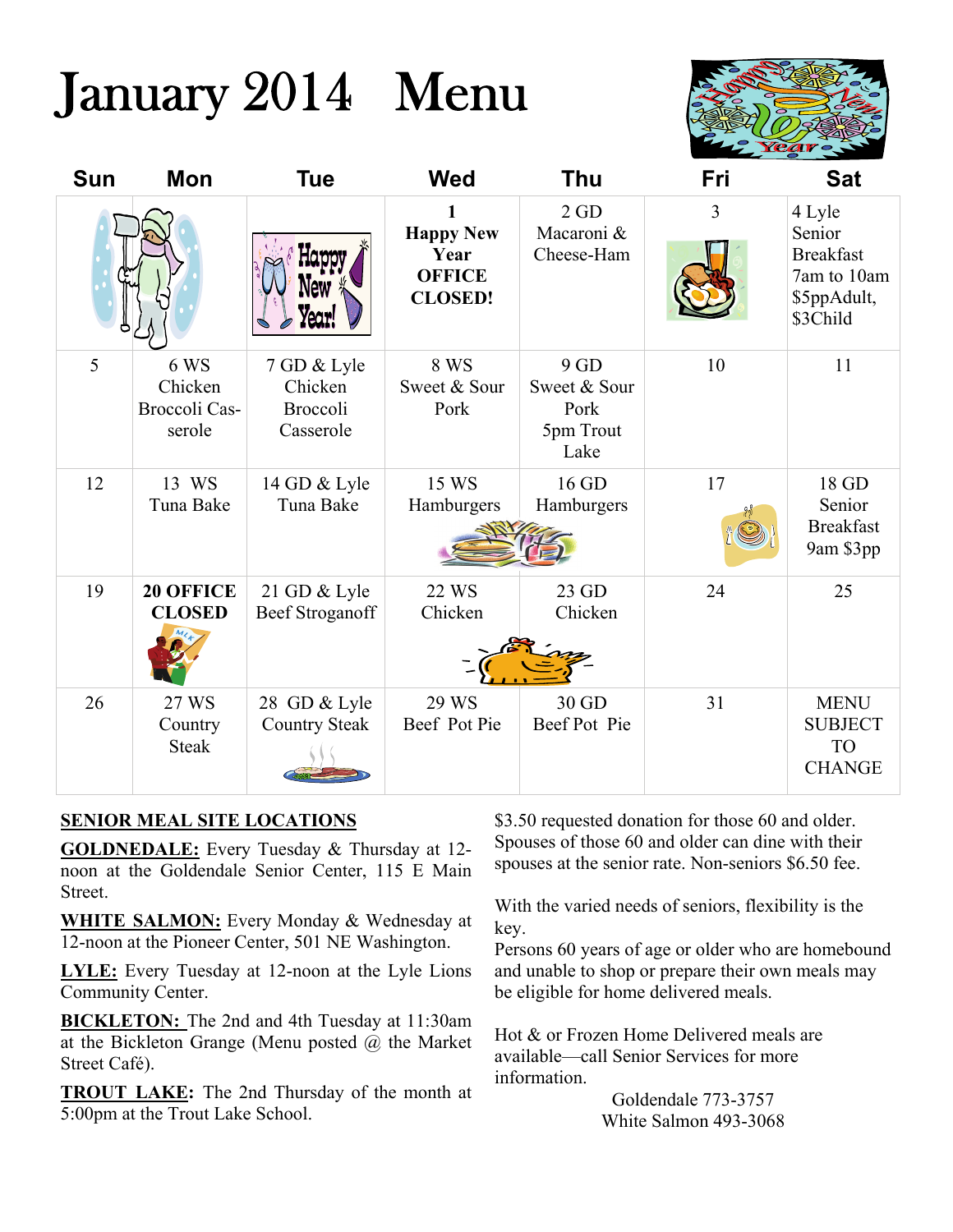

# **Klickitat PUD Electricity Senior Discount**

**Senior Services is accepting applications for the Senior Electric Discount provided by the Klickitat PUD.** 

**Requirements are:**

 **1. The applicant's name must be on the Klickitat PUD Account.** 

- **2. The applicant MUST be inhabiting the residence during the period discount is received.**
- **3. The applicant must be 62 or older.**
- **4. Annual household income is at or below \$21, 600.**

**Call Virginia in Goldendale at 773-3757 or Jill in White Salmon 493-3068 for assistance.** 

### **Health Care Scam Alert**

With the Affordable Care Act in the news, scammers are on the prowl.

Someone contacts you, offering to help you navigate the Health Insurance Market place for a fee, or that you need a new insurance card now or you'll pay a penalty. Regardless of the set-up,, their goal is to get your bank account or credit card number. Certified Navigators or Assisters are not allowed to charge you. What's more, you don't need to buy a special insurance card, or pay any penalties for not buying one, either. Bottom line: Never give your money or your information to anyone who contacts you.

### **KLICKITAT Meal**

**Meals will be served at 1:00pm & there is a charge of \$3 per person. Any questions call 369-3985** 

**Dates:** 1st & 3rd Wednesday

**Time:** 1pm

**Place:** Grace Lutheran Church Parsonage **This meal is not sponsored by KCSS.** 

**Support Groups**

**Goldendale Diabetes** 

Leslee LaFrantz 773-4022

**Goldendale Bereavement Meeting** call Susan Shipman at 773-0380

#### **Goldendale Caregiver Support Group**

2nd Wed, January 8 10:30am at the Goldendale Senior Center

#### **Goldendale Stroke Survivor Support Group**

3rd Tuesday, January 21, 10:30am at the Goldendale Senior Center

#### **White Salmon Seventh Day Adventist Community Center**

531 NE Tohomish, White Salmon Tuesdays 9:30am –2:30pm Food & Clothing Resource.

#### **Parkinson's Support Group**

First Wed each month, 2 p.m. Water's Edge conference Room, 2nd Floor, Info: Chad Swanson, 541.340.0142

# **Volunteer Hours**

## **November HOURS**

| TRANSPORTATION 467.75 Hours |              |          |
|-----------------------------|--------------|----------|
| <b>NUTRITION</b>            | 640.25 Hours |          |
| <b>NEWSLETTER</b>           |              | 18 Hours |
| <b>SR. EXERCISE</b>         |              | 24 Hours |
| <b>MUSICIANS</b>            | 12 Hours     |          |
|                             |              |          |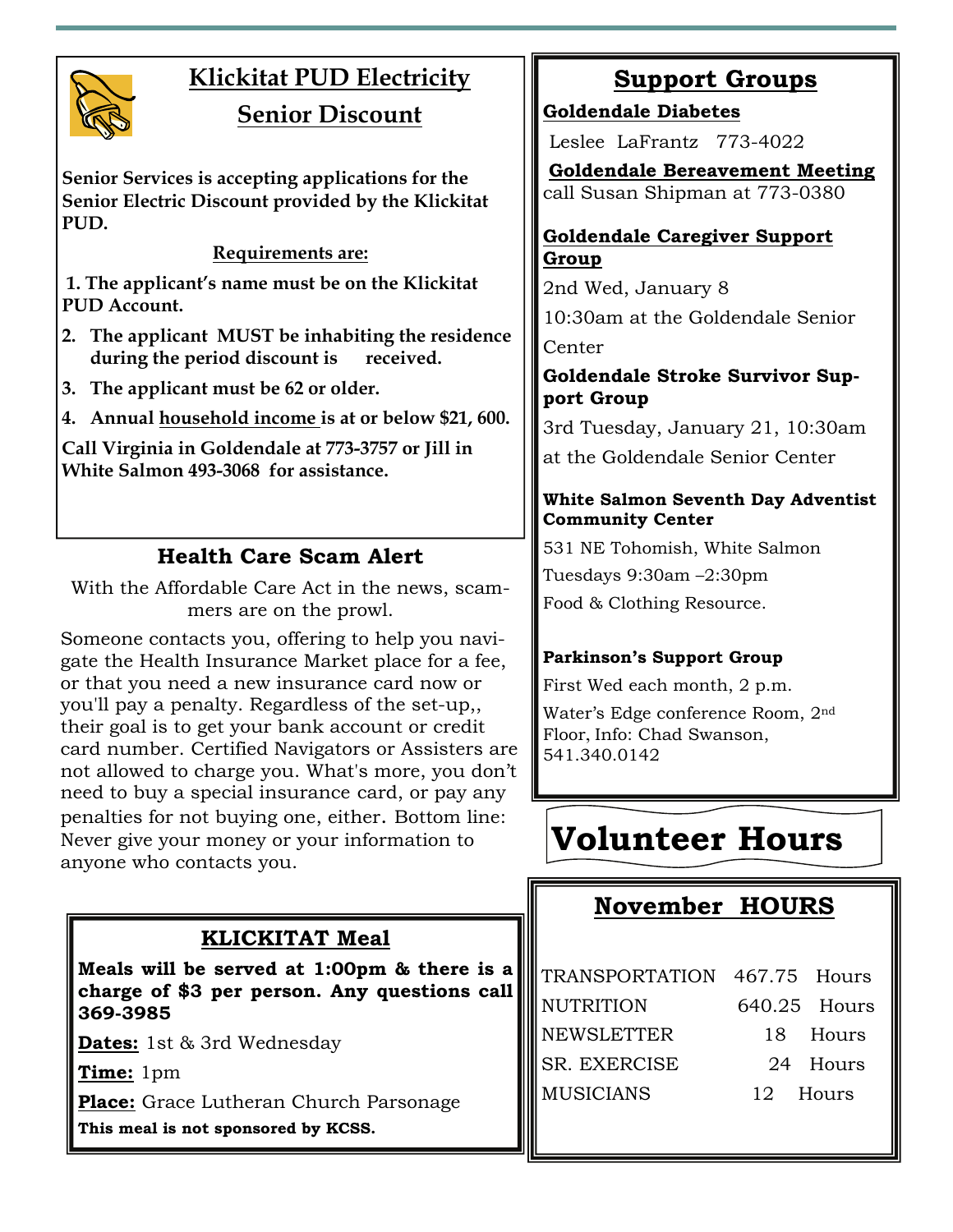

# Klickitat County Senior Services & Mt. Adams Transportation Staff

During the Holiday Season more than ever, our thoughts turn gratefully to those

who have made our progress possible. And in this spirit we say, simply but sincerely, Thank You and Best Wishes for the Holiday Season and a

# Happy New Year!

# **EXTRA HELP**

If you are covered by Medicare and have limited income and resources, you may be eligible for *Extra Help* — available through Social Security — to pay part of prescription drug monthly premiums, annual deductibles, and prescription copayments. The *Extra Help* is estimated to be worth about \$4,000 per year.

That means putting \$4,000 in your pocket without having to spend a dime!

To figure out whether if you are eligible, Social Security needs to know your income and the value of your savings, investments and real estate (other than the home you live in). To qualify for the *Extra Help*, you must be receiving Medicare and have:

Income limited to \$17,235 for an individual or \$23,265 for a married couple living together. Even if your annual income is higher, you still may be able to get some help with monthly premiums, annual deductibles, and prescription co-payments. Some examples where income may be higher include if you and your spouse support other family members who live with you or if you have earnings from work.

Resources limited to \$13,300 for an individual or \$26,580 for a married couple living together. Resources include such things as bank accounts, stocks, cash, and bonds. We do not count the value of a house or car as a resource.

Social Security has an easy-to-use online application that you can complete quickly. You can find it at [www.socialsecurity.gov/prescriptionhelp](http://www.socialsecurity.gov/prescriptionhelp). To apply by phone or have an application mailed to you, call Social Security at 1-800-772-1213 (TTY 1-800-325- 0778) and ask for the *Application for Help with Medicare Prescription Drug Plan Costs* (SSA-1020). Or go to the nearest Social Security office.

You can also contact Senior Services for assistance and speak with Virginia in Goldendale at 509-773-3757 or Jill in White Salmon at 509-493-3068.